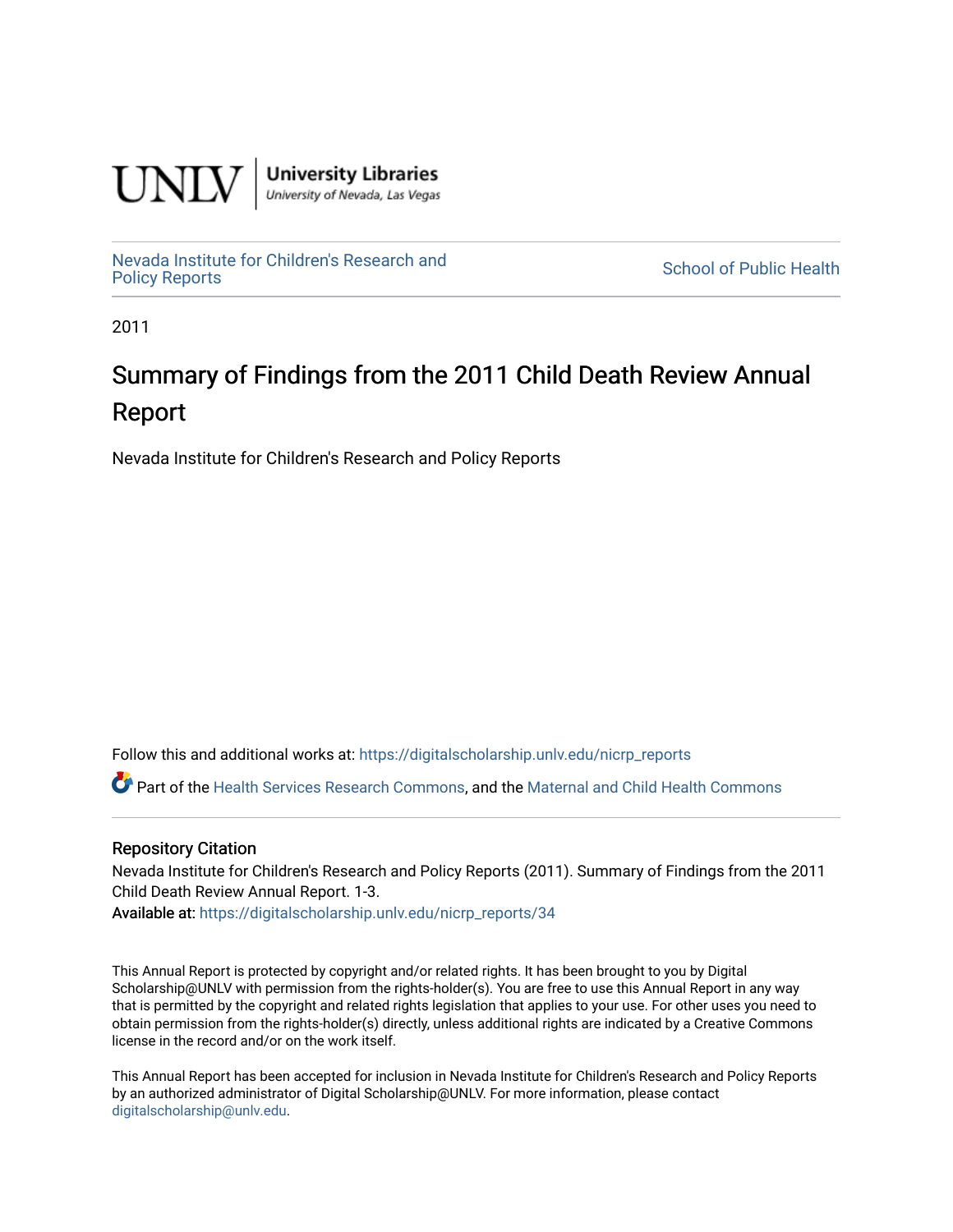## Summary of Findings from the 2011 Child Death Review Annual Report

The 2011 Annual Report of Child Deaths in Clark County, Nevada provides data regarding all infant, child, and fetal (over 20 weeks gestation) deaths occurring in Clark County in 2011. This represents the fourth year that the Child Death Review Team in Clark County reviewed 100% of the child deaths referred to the team by the Clark County Office of the Coroner/Medical Examiner; this includes all natural deaths, as well as all accidents, homicides, suicides, and undetermined cases. The team also reviewed all fetal deaths over 20 weeks gestation.

## **Overall 2011 Child Death Statistics**

#### **Manners of Death in 2011**

- 237 cases reviewed in 2011 (23.8% decrease since 2008)
- 155 Natural (decrease of 7.7 % from 168 in 2010)
- 37 Accidents (decrease of 19.6% from 46 cases in 2010)
- 16 Suicide (128.6% increase from 2010 more incidents in 2011 than 2008-2010 combined)
- 19 Homicide (one more case than in 2010)
- 10 Undetermined (same number as in 2010, but a 44.4% decrease from 2009 (n=18))

#### **Causes of Death in 2011**

- Increase in motor vehicle incidents from 8 in 2010 to 10 in 2011
- SIDS stayed the same at 1 cases in 2011
- Increase in deaths caused by weapons from 22 in 2010 to 30 in 2011
- Decrease in suffocation/strangulation deaths from 18 in 2010 to 15 in 2011.
- Drowning down by two cases from 10 in 2010 to 8 in 2011.
- Poisoning/Overdose cases showed an increase from 5 in 2010 to 9 in 2011.

## 2011 Child Deaths by Manner of Death - Additional Details and Recommendations for Prevention

Natural - There were 155 natural deaths reviewed in 2011. 39.4% of these deaths were due to complications of prematurity, followed by congenital defect (36.8%) and chronic illness (15.4%). 72.9% of natural deaths were children less than one year of age. We continued to see a decrease in the number of SIDS deaths in 2011 from 2 in 2009 to 1 in 2010, and 1 in 2011.

#### Recommendations:

- Continue to improve data collection and research on child deaths related to prematurity.
- Improve access and outreach for adequate prenatal care, particularly for young women.
- Improve parent education about proper management of common chronic illnesses in children.

Accident-Accidental deaths accounted for 15.6% (37 cases) of child deaths in 2011. The leading causes of accidental death included suffocation at 29.7% followed by motor vehicle accidents (MVA) at 27%, poisoning at 21.6%, and drowning at 18.9%. For the second time in six years the leading cause of accidental deaths were suffocations. In 2011 nearly all accidental suffocations  $(n=11)$  were children less than one year of age and nearly all of those cases  $(n=10)$  occurred in a sleeping environment. Motor vehicle accidents increased from 17.45 % in 2010 to 27% in 2011 with half of the decedents (50%) between the ages of 15-17. Poisoning also showed an increase from 8.7% in 2010 to 21.6% in 2011. Similar to 2010, in 2011, nearly all (n=5) of the drowning victims in Clark County were between the ages of one and four years and 71.4 % of all victims drowned in a pool or spa. In 2011, we also see the lowest number of child drowning incidents since data collection in 2006.

#### Recommendations:

- Focus on changing regulations to bring older pools up to current standards for barriers to accessing the pool including, fences, gates, alarms, etc.
- Improve/expand culturally sensitive outreach and education efforts regarding safe sleep environments for infants.
- Support initiatives related to preventing substance abuse in children and youth, especially those related to limiting access to prescription drugs.

The full report is avialable at the NICRP website http://nic.unlv.edu

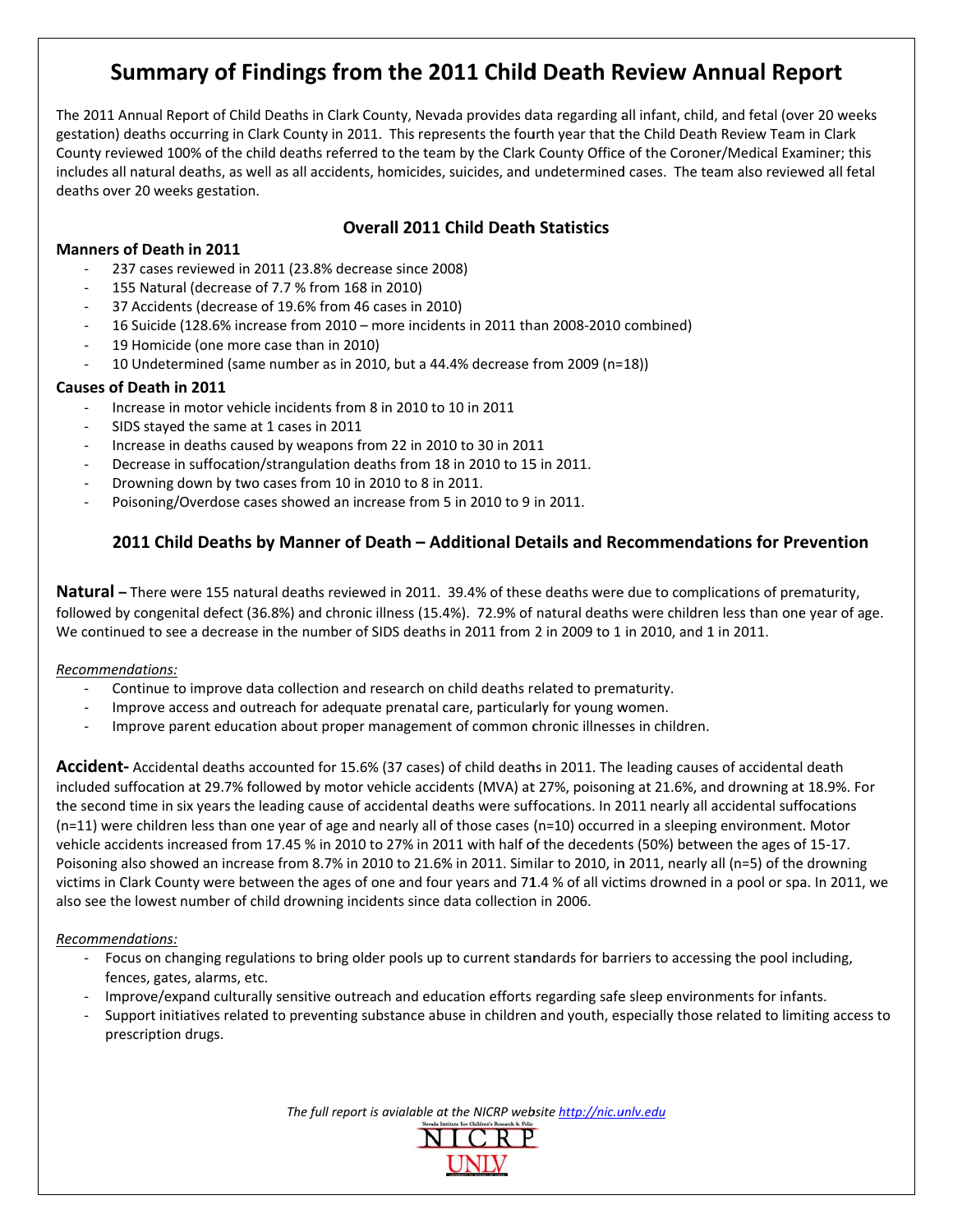**Homicide** - In 2011, 8% (19 cases) of child deaths were categorized as homicides. This is an increase from 17 deaths in 2009 but a decrease from 20 deaths in 2010. In 2011 children ages 1-4 years and youth 15-17 years were the most frequent age groups both at 36.8% respectively. Homicides are categorized as either "firearm" homicides or "non-firearm" homicides, and in 2011 there were more non-firearm homicides (n=12) than firearm homicides (n=7). For firearm homicides (n=7) the data show that 71.4 % of the victims had a prior juvenile justice history, and in 3 of these incidents gang affiliation was known or suspected. For non-firearm homicides (n=12), 83.3% were a result of child abuse or neglect (n=10). In three of those cases the perpetrator was the mother's boyfriend and in the remaining cases the perpetrator was a relative or family friend. One third (n=4) of the decedents' families had a history of involvement with the child welfare system.

#### Recommendations:

- Firearm Homicides: Focus on addressing the needs of minority youth through community based outreach and gang prevention activities.
- Non-Firearm Homicides: Develop and promote networks of services to help families most at risk to prevent incidents before they start. Parenting/stress management training should also be targeted toward adults living in the home with children who are not their biological parents, but are responsible for care giving.

Suicide - Suicide was the cause of 6.8% (16 cases) of child deaths in Clark County which represents a 128.6% increase from 2010 and represents more cases than 2008-2010 combined. All of the decedents attended school regularly, 25% of the decedents (n=4) made a previous attempt, and 18.8% of decedents had made prior threats of suicide.

#### Recommendations:

- Expand suicide prevention efforts in elementary schools and continue education to teachers, parents, and others about suicide prevention.
- Expand existing firearm safety campaigns to include specific messages about preventing access to lethal means for suicide, especially if children have a history of mental health issues or prior attempts.
- Expand and promote gatekeeper training for anyone working with youth to recognize signs of suicide as well as techniques for how to intervene if suicidal ideation is suspected.

Undetermined - 4% (10 cases) of child deaths were ruled undetermined, which is a decrease from 2008 (n=18). This ruling is used by the Office of the Coroner/Medical Examiner when information regarding the circumstances of the death makes it difficult for the medical examiner to make a distinct determination about the manner of the death. 5 of these 10 cases (50%) were infants less than 1 year of age. 2011 showed a slight increase in undetermined deaths for African American children rising to 50% of all undetermined deaths from 30% in 2010. Among children less than 1 year of age (n=5), all died in a sleeping environment and in 1 of the 5 cases the child was sleeping with another person (parent, sibling or both).

## Summary of Child Welfare History for all 2011 Child Deaths

The team records whether a child or their family has ever had any involvement with the Department of Family Services (DFS). Prior history is recorded regardless of the cause of the child's death and often the cause of the child's death is unrelated to any previous history of involvement with DFS.

- 51 of the 237 cases reviewed had some family history of involvement with DFS prior to the child's death a decrease from 2010 (n=57).
- In 10 cases the child/family had an open case with DFS at the time of the child's death
- In 3 cases the child was in foster/shelter care at the time of their death (an increase from 2010).
- In 2012 there were 9 substantiated death allegations of abuse or neglect.
- Of the 9 substantiated death allegations (3.4% of all child deaths in Clark County), 1 was ruled an accident, while 8 were ruled homicides. In more than 75% (n=7) of these cases the decedents' and their family did not have any prior history with DFS.

The full report is avialable at the NICRP website http://nic.unlv.edu